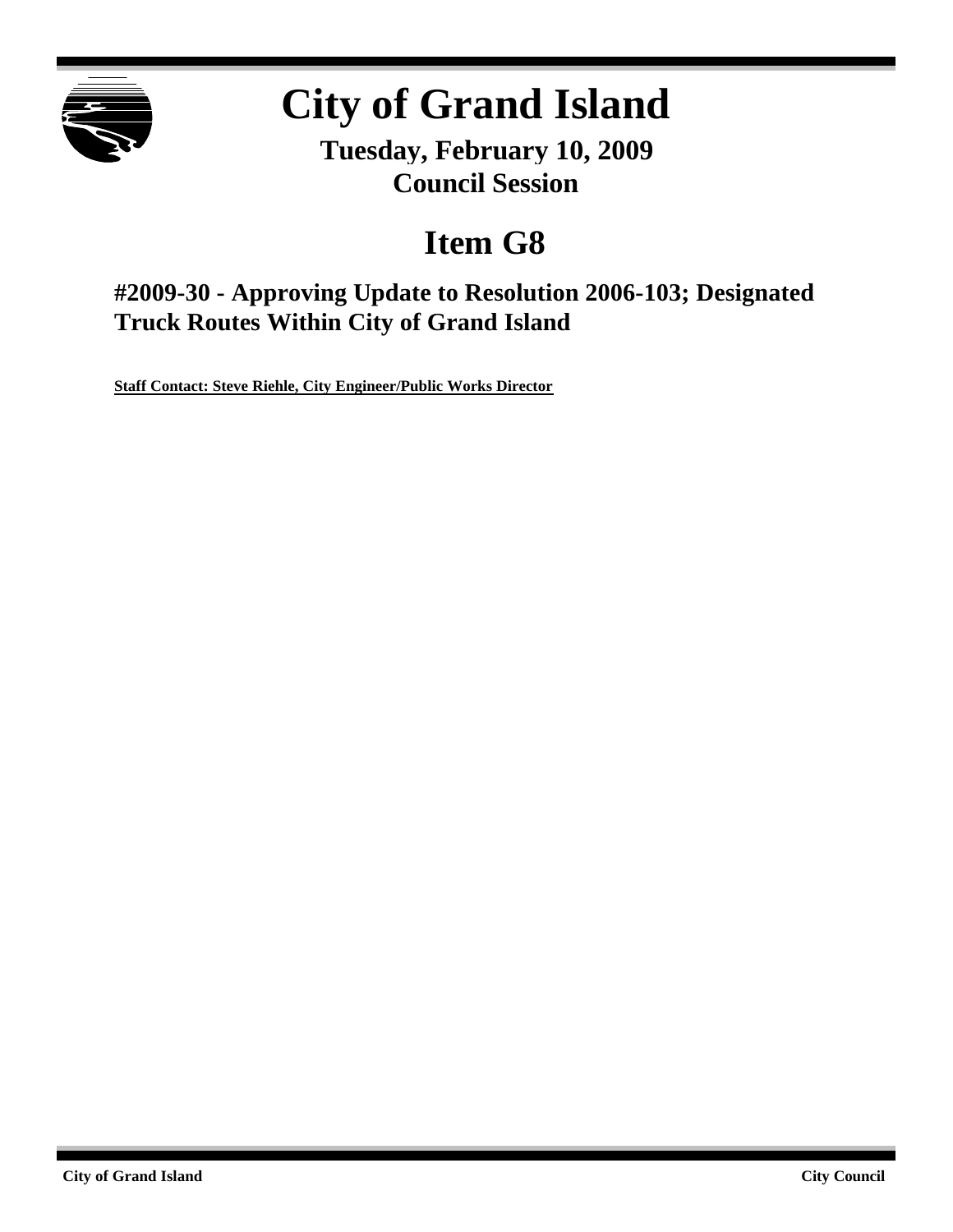# **Council Agenda Memo**

| From:           | Steven P. Riehle, Public Works Director                                                         |
|-----------------|-------------------------------------------------------------------------------------------------|
| <b>Meeting:</b> | February 10, 2009                                                                               |
| Subject:        | Approving Update to Resolution 2006-103; Designated<br>Truck Routes Within City of Grand Island |
| Item $\#$ 's:   | $G-8$                                                                                           |
| $Presenter(s):$ | Steven P. Riehle, Public Works Director                                                         |

### **Background**

On March 28, 2006 City Council passed Resolution 2006-103, which designated the truck routes within the City of Grand Island. City Council approval is required for any changes to be made to that resolution.

#### **Discussion**

Restricted weight limits that have been imposed on the Blaine Street Bridge over the Wood River because of the condition of the structure. Since the bridge is weight restricted, Public Works Engineers recommended that the section on Blaine Street from US Highway 34 (Husker Highway) to Stolley Park Road be removed from the truck route.

# **Alternatives**

It appears that the Council has the following alternatives concerning the issue at hand. The Council may:

- 1. Move to approve
- 2. Refer the issue to a Committee
- 3. Postpone the issue to future date
- 4. Take no action on the issue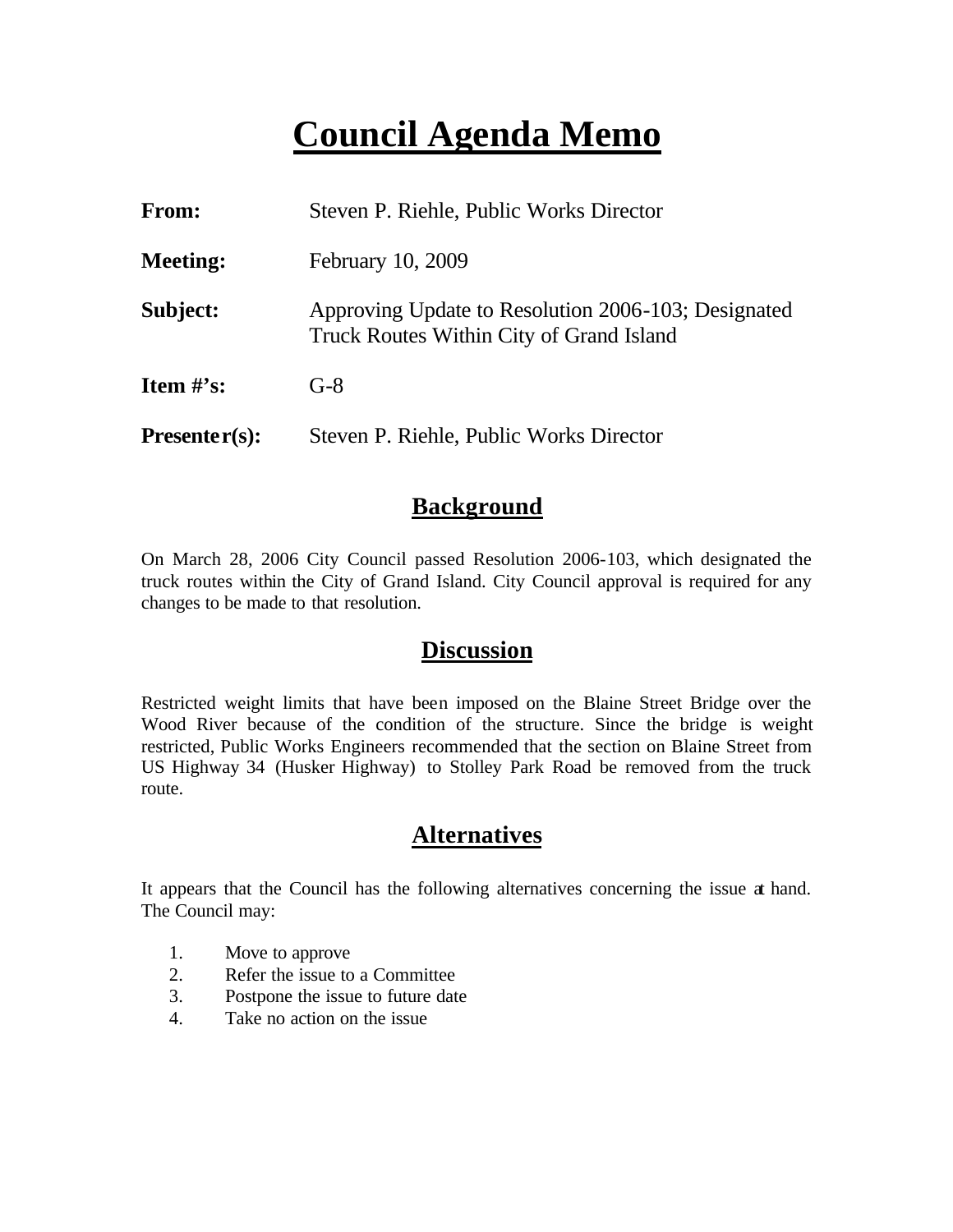# **Recommendation**

Public Works Administration recommends that the Council approve the update to Resolution 2006-103, removing the section of Blaine Street from US Highway 34 (Husker Highway) to Stolley Park Road from the list of designated truck routes.

# **Sample Motion**

Move to approve the update to Resolution 2006-103 regarding truck routes.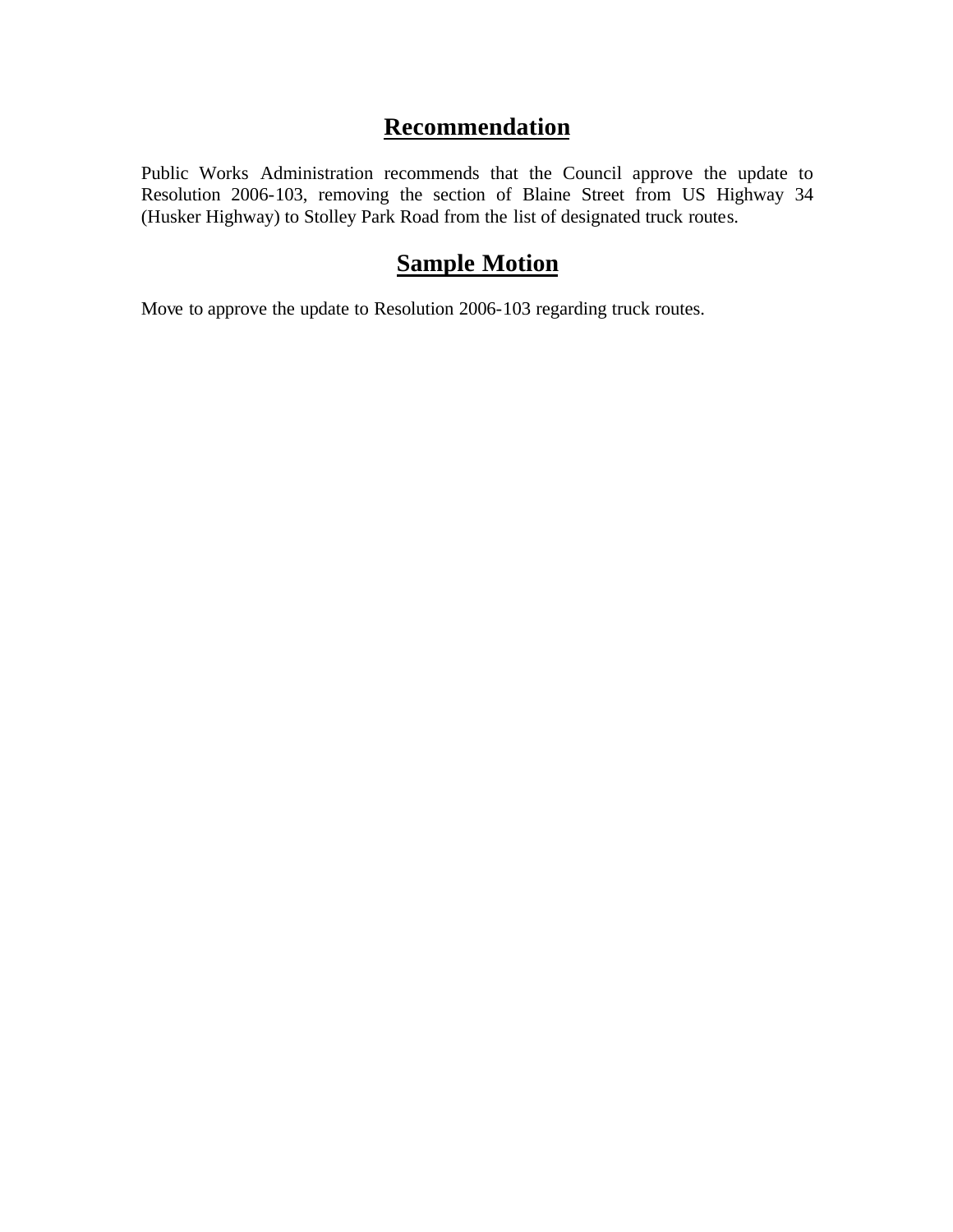#### R E S O L U T I O N 2009-30

WHEREAS, the City Council, by authority of Section 22-76 of the Grand Island city Code, may by resolution, designate truck routes upon the streets of the City of Grand Island.

NOW, THEREFORE, BE IT RESOLVED BY THE MAYOR AND COUNCIL OF THE CITY OF GRAND ISLAND, NEBRASKA, that truck routes within the City of Grand Island are designated as follows:

| <b>STREET</b>                      | <b>FROM</b>                      | TO                                                  |
|------------------------------------|----------------------------------|-----------------------------------------------------|
| <b>Abbott Road</b>                 | 1/2 mile west of Sky Park Road   | Sky Park Road                                       |
|                                    | (west city limits)               |                                                     |
| <b>Abbott Road</b>                 | <b>Quandt Road</b>               | Approx. 1/2 mile east of Quandt                     |
|                                    |                                  | Road (east city limits)                             |
| <b>Adams Street</b>                | <b>Stolley Park Road</b>         | Anna Street                                         |
| <b>Airport Road</b>                | 1/4 mile west of Sky Park Road   | Sky Park Road                                       |
|                                    | (west city limits)               |                                                     |
| <b>Airport Road</b>                | Shady Bend Road                  | Approx. 1/2 mile east of Shady                      |
| Anna Street                        | <b>Broadwell Avenue</b>          | Bend Road (east city limits)                        |
| <b>Bismark Road</b>                | <b>Locust Street</b>             | <b>Locust Street</b><br>400 feet east of Stuhr Road |
|                                    |                                  | (east city limits)                                  |
| <b>Bismark Road</b>                | 3,600 feet east of Stuhr Road    | 3,911 feet east of Stuhr Road                       |
|                                    | (west BNSF railroad right-of-    | (east BNSF railroad right-of-                       |
|                                    | way) (city limits)               | way) (city limits)                                  |
| <b>Blaine Street/Custer Avenue</b> | <b>Second Street</b>             | Old Lincoln Highway                                 |
| <b>Broadwell Avenue</b>            | Anna Street                      | 1/4 mile north of Roberts Street                    |
|                                    |                                  | (north city limits)                                 |
| <b>Capital Avenue</b>              | US Highway 281                   | 1/2 mile east of Sky Park Road                      |
|                                    |                                  | (east city limits)                                  |
| <b>Eddy Street</b>                 | Oklahoma Avenue                  | <b>State Street</b>                                 |
| <b>Elm Street</b>                  | <b>Second Street</b>             | <b>Fourth Street</b>                                |
| Engleman Road                      | Husker Highway                   | 400 feet north of North Lane                        |
|                                    |                                  | (north city limits)                                 |
| Engleman Road                      | 200 feet south of Lariat Lane    | 1,000 feet north of Michigan                        |
|                                    | (city limits)                    | Avenue (north city limits)                          |
| <b>Fonner Park Road</b>            | <b>Adams Street</b>              | <b>Stuhr Road</b>                                   |
| <b>Fourth Street</b>               | <b>Eddy Street</b>               | Sky Park Road                                       |
| <b>Gold Core Drive</b>             | <b>Wildwood Drive</b>            | <b>Schimmer Drive</b>                               |
| Husker Highway                     | North Road                       | 1/4 mile east of North Road (city<br>limits)        |
| Husker Highway                     | Prairieview Street (city limits) | US Highway 281                                      |
| Juergen Road                       | <b>Wildwood Drive</b>            | <b>Schimmer Drive</b>                               |
| Lincoln Avenue                     | <b>Second Street</b>             | <b>North Front Street</b>                           |
| <b>Locust Street</b>               | Wood River Floodway (south       | <b>Charles Street</b>                               |
|                                    | city limits)                     |                                                     |
| Nebraska Highway 2                 | 1/4 mile west of Independence    | US Highway 281                                      |
|                                    | Avenue (west city limits)        |                                                     |
| Nebraska Highway 2 - city route    | US Highway 281                   | <b>Broadwell Avenue</b>                             |
| North Front Street                 | <b>Broadwell Avenue</b>          | Elm Street                                          |
|                                    |                                  | Approved as to Form ¤                               |

February 6, 2009 ¤ City Attorney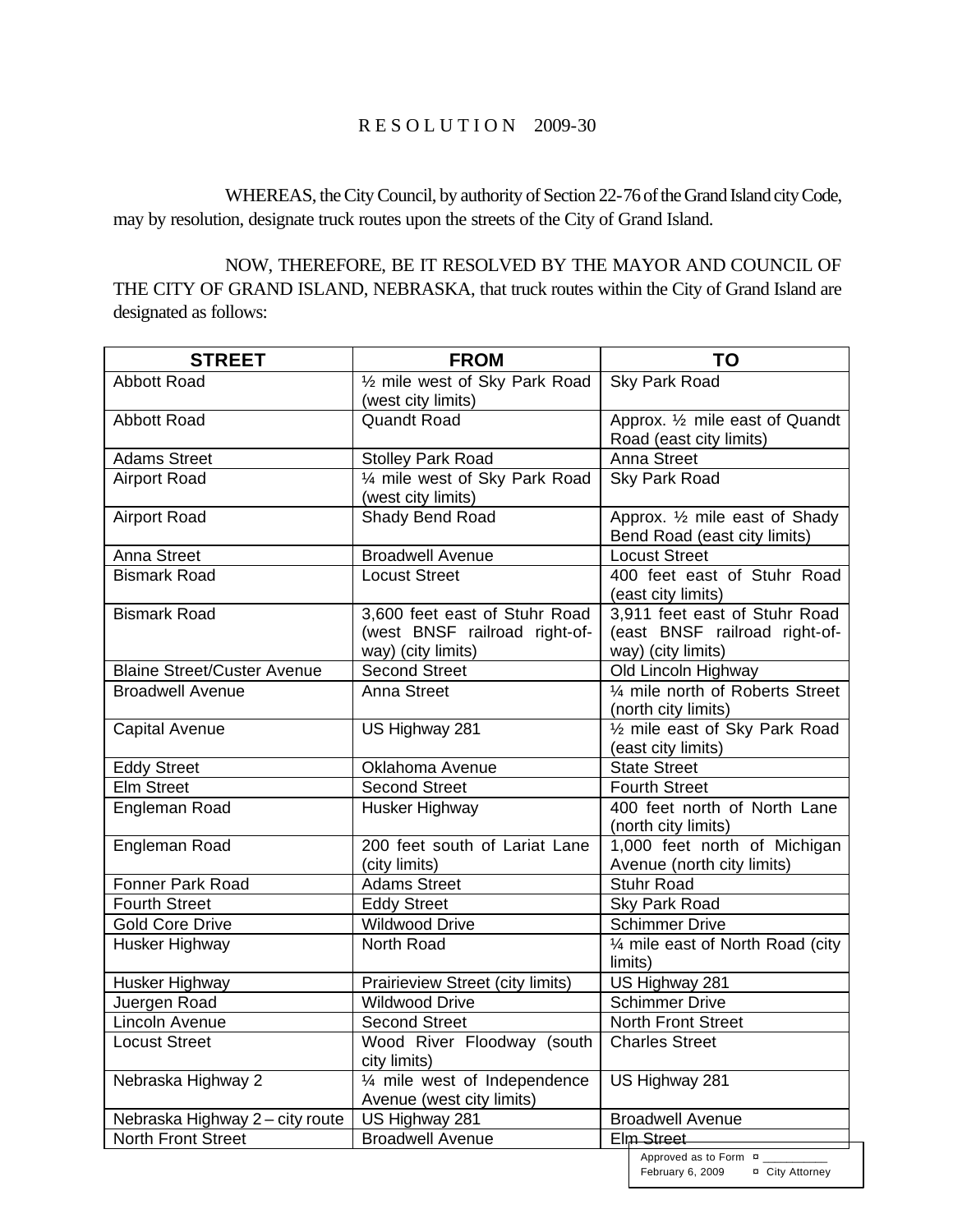| Oak Street                                                    | <b>South Front Street</b>                                                                 | <b>Fourth Street</b>                                                                            |
|---------------------------------------------------------------|-------------------------------------------------------------------------------------------|-------------------------------------------------------------------------------------------------|
| Oklahoma Avenue                                               | <b>Adams Street</b>                                                                       | <b>Locust Street</b>                                                                            |
| Old Highway 30                                                | West intersection<br>with<br><b>US</b>                                                    | Old Potash Highway / Old                                                                        |
|                                                               | Highway 30                                                                                | Lincoln Highway intersection                                                                    |
| Old Lincoln Highway                                           | Old Highway 30 / Old Potash<br>Highway intersection                                       | <b>Broadwell Avenue</b>                                                                         |
| Old Potash Highway                                            | 540 feet west of Arapahoe<br>Avenue (west city limits)                                    | Old Lincoln Highway / Old<br>Highway 30 intersection                                            |
| <b>Platte Valley Boulevard</b>                                | US Highway 281                                                                            | Juergen Road                                                                                    |
| <b>Quandt Road</b>                                            | <b>Abbott Road</b>                                                                        | 1/4 mile north of Abbott Road<br>(city limits)                                                  |
| <b>Schimmer Road</b>                                          | 1/2 mile west of US Highway 281<br>(west city limits)                                     | 230 feet of Scheel Road (east<br>city limits)                                                   |
| <b>Second Street</b>                                          | Webb Road                                                                                 | <b>Grant Street</b>                                                                             |
| Shady Bend Road                                               | Arabian Circle (city limits)                                                              | Bronco Road (city limits)                                                                       |
| Shady Bend Road                                               | Approx. 1/2 mile north of Bismark<br>Road (city limits)                                   | 880 feet south of Gregory<br>Avenue (city limits)                                               |
| Shady Bend Road                                               | 231 feet south of Gregory<br>Avenue (city limits)                                         | 300 feet north of Shady Bend<br>Way (city limits)                                               |
| Shady Bend Road                                               | 350 feet north of US Highway 30<br>(city limits)                                          | UPRR south right-of-way (city<br>limits)                                                        |
| Shady Bend Road                                               | 1,910 feet north of Capital<br>Avenue (city limits)                                       | <b>Airport Road</b>                                                                             |
| Sky Park Road                                                 | Seventh Street                                                                            | <b>White Cloud Road</b>                                                                         |
| St. Paul Road                                                 | <b>Fourth Street</b>                                                                      | Capital Avenue                                                                                  |
| <b>Stolley Park Road</b>                                      | 920 feet west of Freedom Drive<br>(west city limits)                                      | <b>Stuhr Road</b>                                                                               |
| <b>Stuhr Road</b>                                             | 270 feet south of the north<br>intersection with Stolley Park<br>Road (south city limits) | US Highway 30                                                                                   |
| <b>Sycamore Street</b>                                        | <b>First Street</b>                                                                       | <b>Fourth Street</b>                                                                            |
| <b>Third Street</b>                                           | <b>Blaine Street</b>                                                                      | <b>Broadwell Avenue</b>                                                                         |
| US Highway 30                                                 | West city limits                                                                          | <b>Grant Street</b>                                                                             |
| US Highway 30 (2 <sup>nd</sup> Street)                        | <b>Grant Street</b>                                                                       | <b>Greenwich Street</b>                                                                         |
| US Highway 30 (eastbound)<br>(Greenwich Street)               | <b>Second Street</b>                                                                      | <b>First Street</b>                                                                             |
| US Highway 30 (1 <sup>st</sup> Street and<br>$2^{nd}$ Street) | <b>Greenwich Street</b>                                                                   | <b>Plum Street</b>                                                                              |
| US Highway 30                                                 | <b>Plum Street</b>                                                                        | 270 feet west of Shady Bend<br>Road (east city limits)                                          |
| <b>US</b><br>Highway<br>34<br>(Husker<br>Highway)             | US Highway 281                                                                            | Approx. $\frac{1}{2}$ mile east of US<br>Highway 281 (UPRR west right-<br>of-way) (city limits) |
| 34<br><b>US</b><br>Highway<br>(Husker<br>Highway)             | Approx. 1/2 mile west of Locust<br>Street (city limits)                                   | 1/4 mile east of Locust Street<br>(east city limits)                                            |
| US Highway 34 / 281                                           | Milepost No. 228.91 (1/4 mile<br>south of Wildwood Drive) (south<br>city limits)          | Milepost No. 231.16 (Husker<br>Highway)                                                         |
| US Highway 281                                                | No.<br>67.6<br>(Husker<br>Milepost<br>Highway)                                            | Milepost No.<br>72 (Nebraska<br>Highway 2) (north city limits)                                  |
| <b>Vine Street</b>                                            | <b>First Street</b>                                                                       | <b>Third Street</b>                                                                             |